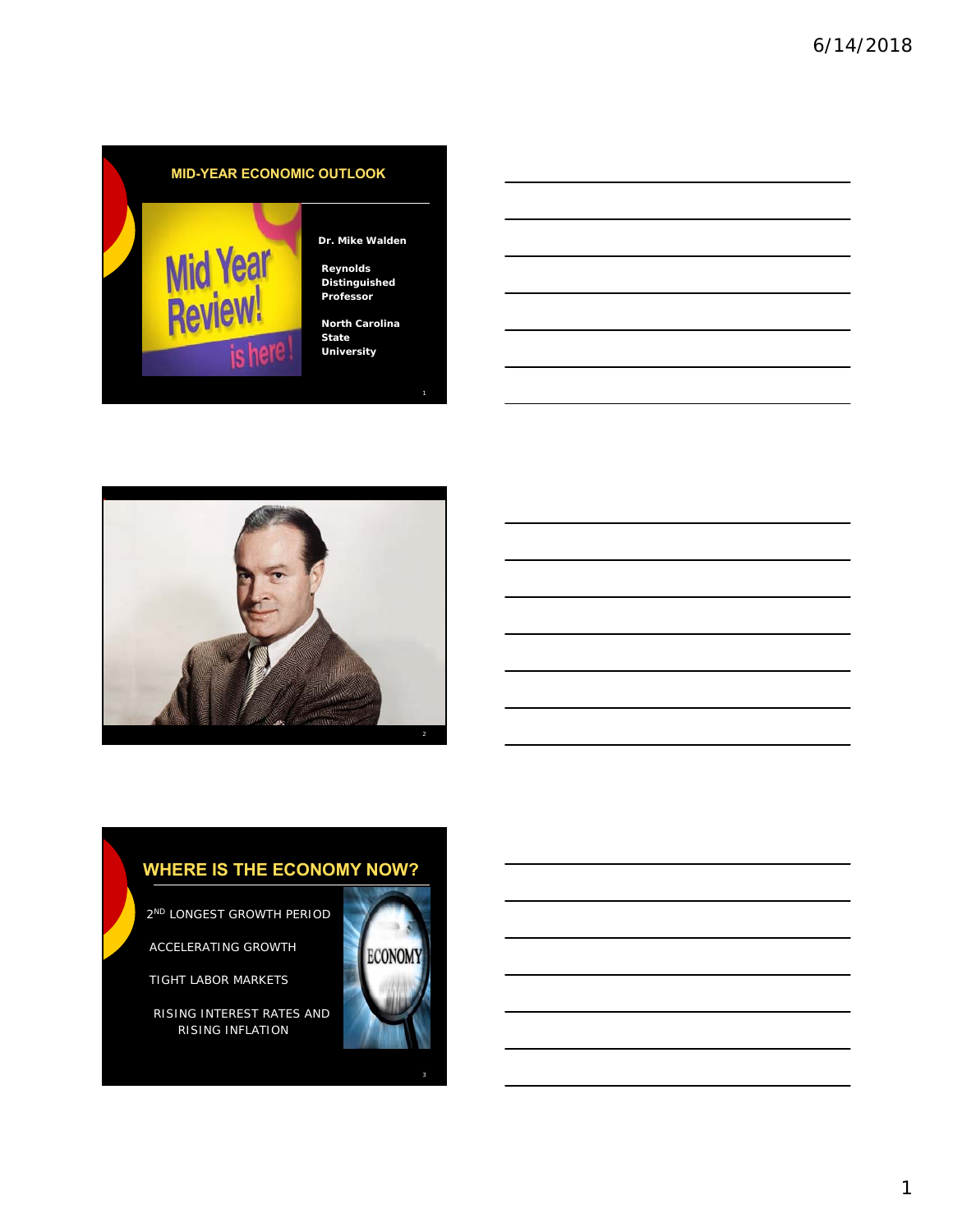# **WHY THE IMPROVEMENT?**



DE-REGULATION MARKETS LIKED TAX CUTS

IMPROVED FOREIGN MARKETS

4

CHEAP ENERGY

#### **BUT HOW LONG WILL IMPROVEMENT LAST?**



BENEFITS OF TAX CUTS BAKED IN

ENERGY COSTS NOW HIGHER

UNCERTAINTY ABOUT CONTROL OF CONGRESS

3% GROWTH THIS YEAR; REVERT TO 2% IN FUTURE?

# **TRADE DEALS OR TRADE WARS?**

- \* NAFTA
- \* CHINA
- \* TARIFFS

INTERRUPTION OF TRADE CONSIDERED A NEGATIVE FOR THE ECONOMY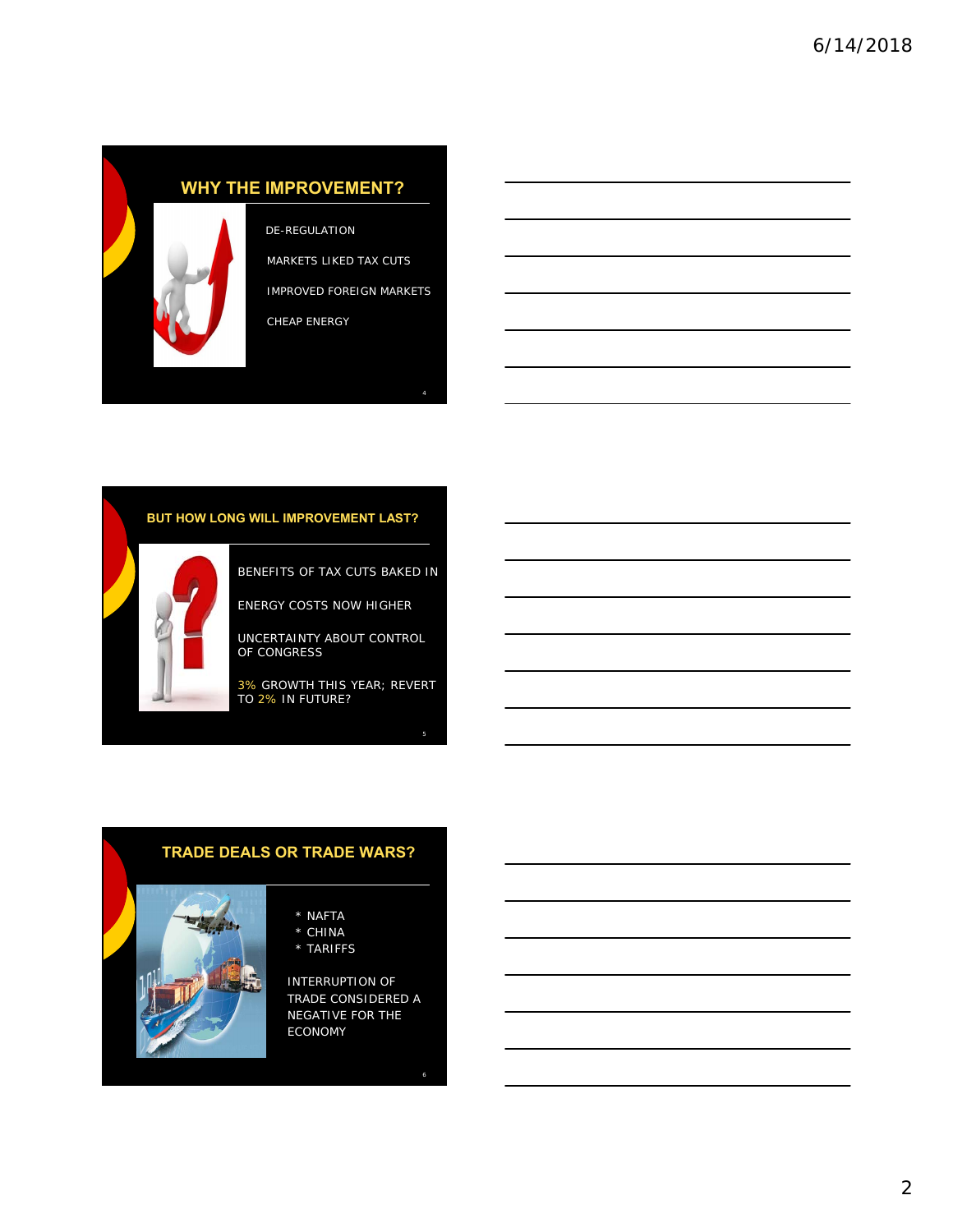## **PUBLIC DEBT IS BACK AS AN ISSUE**



#### WE SLEEPWALKED THROUGH RECENT DEBT HIKES AS INTEREST RATES FELL

BUT WITH HIGHER RATES AND FASTER DEBT GROWTH:

INTEREST ON DEBT AS % OF BUDGET COULD DOUBLE FROM 7% TO 14% IN 2028

7

# **STRUCTURAL CHALLENGES**

SLOW PRODUCTIVITY

AGING POPULATION/SLOW LABOR FORCE GROWTH

"INVISIBLE" UNEMPLOYMENT

HOLLOWING-OUT OF LABOR MARKET

URBAN/RURAL DIVIDE

TECHNOLOGY AND UNEMPLOYMENT

## **WHEN'S THE NEXT RECESSION?**

NO CURRENT IMBALANCES

CONSUMER DEBT PAYMENT % IS STILL LOW

HOWEVER, WATCH AUTO LOANS AND CREDIT CARDS

WATCH FOR INVERTED YIELD CURVE

9

NEXT RECESSION: 2020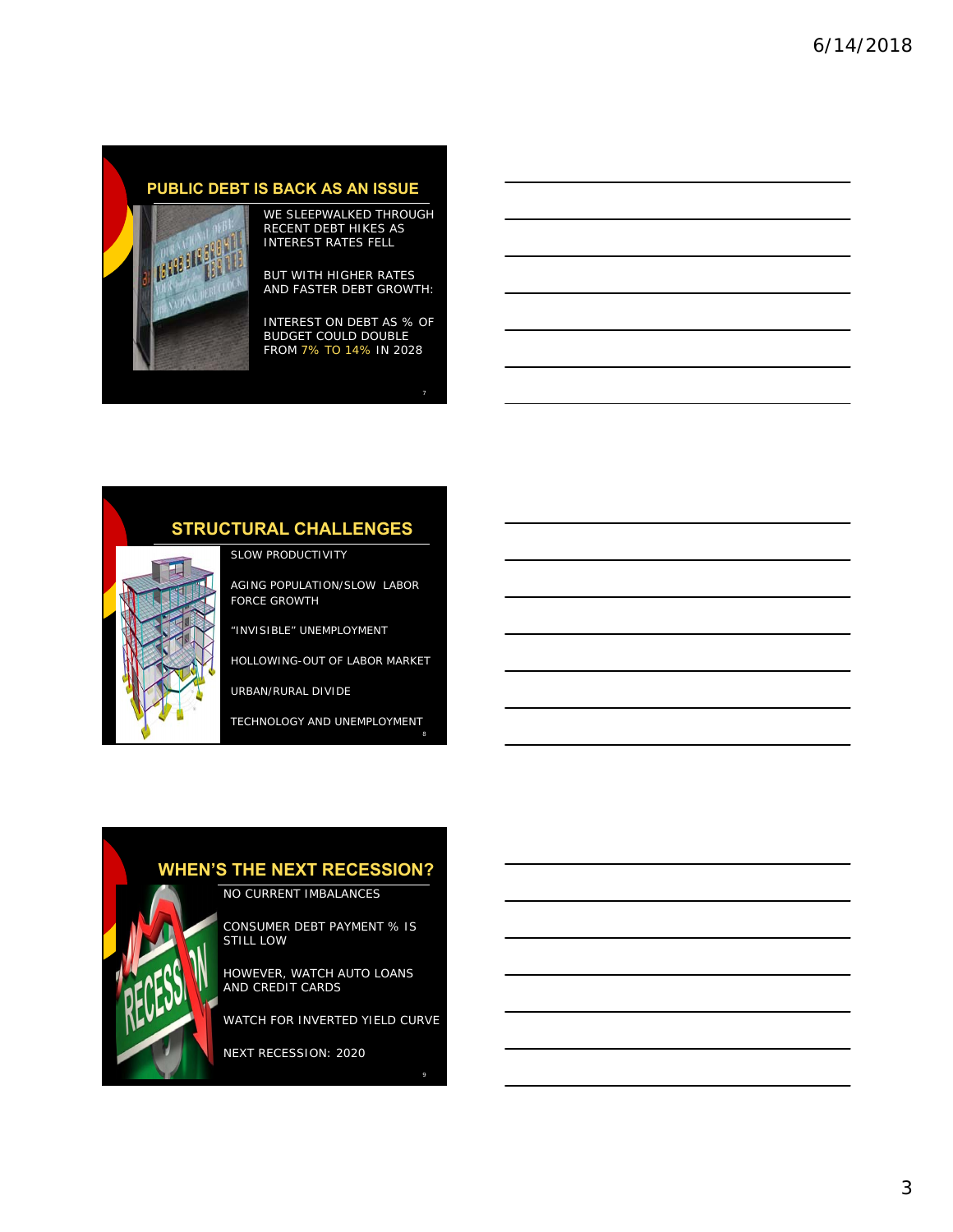

## **OUTLOOK**

CONTINUED GROWTH FOR IMMEDIATE FUTURE

SEEING THE "COSTS OF GROWTH"

LOOK FOR TRUMP "WAR OF WORDS" AGAINST THE FED

IN THE "LATE INNINGS" OF THE EXPANSION

## **FACTORS FOR INVESTORS TO CONSIDER**

- IF AN "ACTIVE" INVESTOR:
- STOCK MARKET RUN MAY BE COMING TO AN END

COMMODITIES AS INSURANCE AGAINST HIGHER INFLATION

SHORT TERM MONEY YIELDS ARE RISING

BE CAREFUL WITH LONG BONDS

## **FACTORS FOR INVESTORS TO CONSIDER**

IF A "PASSIVE" INVESTOR:

NOTHING DIFFERENT

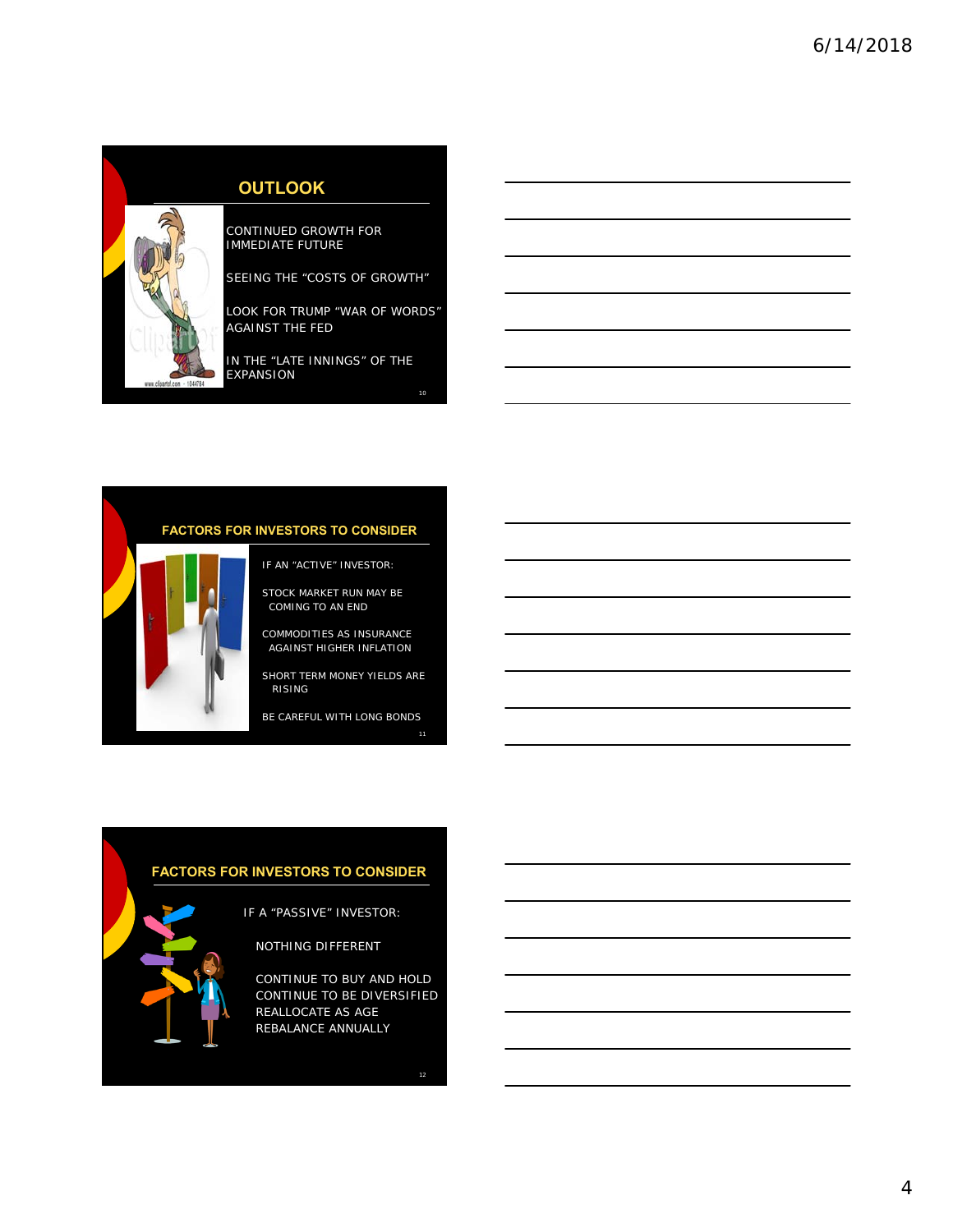







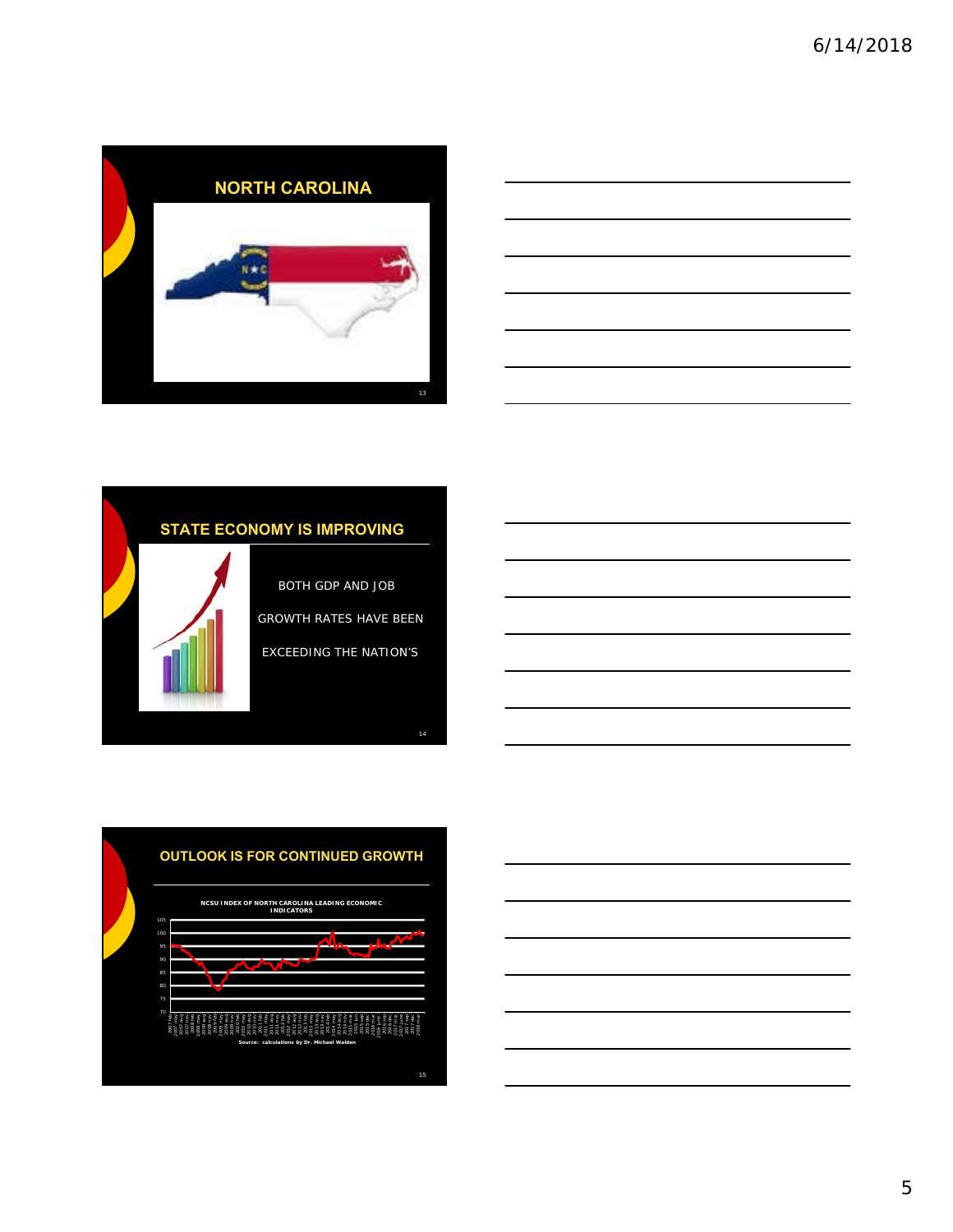# W Ш

#### IN THE LAST YEAR, THE COUNTIES WITH THE LARGEST DROP IN THEIR JOBLESS RATE WERE **RURAL COUNTIES**

**AND, SOME GOOD NEWS ON THE ECONOMIC GEOGRAPHIC DIVIDE**

#### **STILL, KEY ISSUES FOR NORTH CAROLINA IN UPCOMING DECADES**

COLLEGE: COST, IMPROVING OUTCOMES WORKFORCE: RE-TRAINING

ROADS: FUNDING

K-12: MAKING GAINS

HEALTH CARE: COST, ACCESS

DEMOGRAPHICS: AGING